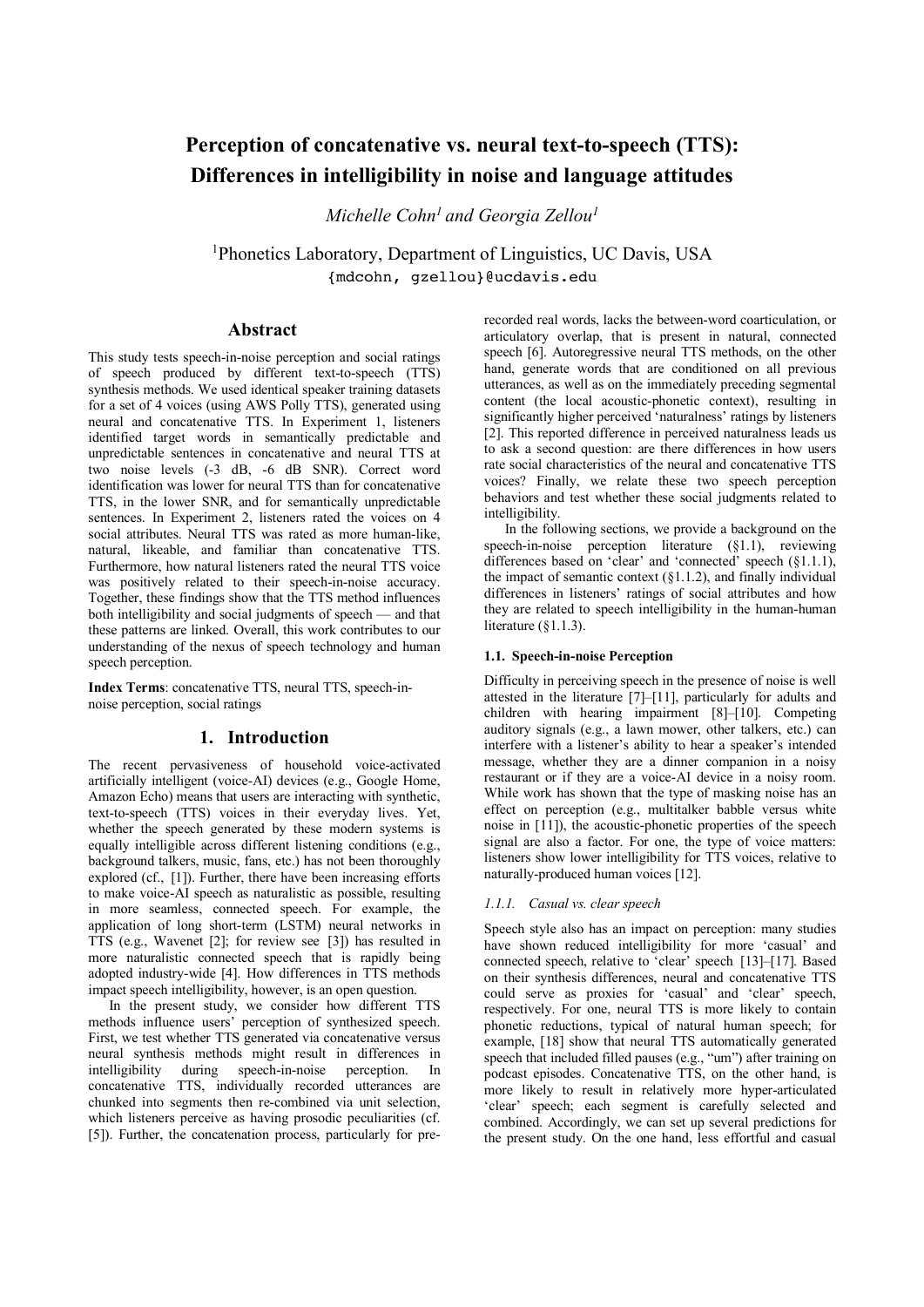speech results in shorter durations and less canonical segments than in speech produced in a clear manner ('clear speech' [19]). As a result, there is less robust content for listeners to glean from a noisy signal. Therefore, one prediction is that speech-in-noise perception for neural TTS utterances will be more difficult for listeners, relative to concatenative TTS, in line with prior work in the human-human literature [13]–[17].

On the other hand, greater coarticulatory overlap [6], or segmental connectedness, in casual speech might improve 'auditory streaming', allowing listeners to 'chunk' sets of sounds and disentangle them from background noise [20]. For example, [20] presented listeners with synthetic TTS varying in degree of coarticulation on vowel F2 (cueing neighboring /r/ or /z/); they found that speech-in-noise accuracy was higher when the TTS output included the consonant-vowel coarticulation, relative to when it did not. In the human-human literature, there is also some evidence that coarticulation can be helpful: [21] found that listeners displayed faster reaction times for words produced with greater coarticulation in a lexical decision experiment, than when the words were produced with less coarticulation. Accordingly, another prediction for the present study is that more connected TTS methods (i.e., neural TTS) might improve intelligibility across increasingly noisy contexts, with greater cues of coherence to extract a word from background noise.

## *1.1.2. Semantic predictability*

In addition to acoustic-phonetic variations as a function of clarity (e.g., 'clear' versus 'casual' speech), listeners also use semantic context from an utterance to aid in word identification of speech in noise (e.g., [22]–[25]). How listeners integrate this context, however, may differ according to *how* their interlocutor is speaking: for example, [24] found worse keyword identification in semantically anomalous contexts, but less of a decline when the utterance was produced in 'clear' compared to 'casual' speech (produced by the same talker). In other words, the effect of semantic context on word intelligibility is mediated by the acoustic-phonetic properties of the utterance. Thus, we ask whether the effect of semantic predictability during speech-in-noise perception differs across concatenative and neural TTS. One prediction is that neural TTS, conditioned on the previous utterances (i.e., long-term) as well as the immediately preceding acoustic context (i.e., short-term), will improve intelligibility of the final target word since it provides more robust acousticphonetic cues in the signal (e.g., coarticulation) which listeners might be able to leverage when semantic context is not helpful. An alternative prediction is that neural TTS will result in even lower accuracy for low predictability sentences, if listeners are not able to disentangle the target utterance from the competing background noise.

## *1.1.3. Individual differences in speech-in-noise perception*

There is also a great deal of variation among listeners in speech-in-noise tasks (cf. [26], [27]). For one, a listeners' familiarity with the speech variety has been shown to influence their speech-in-noise perception [22], [23], [28]. For example, [22] found that the intelligibility benefit of semantically predictable contexts is reduced when the speaker produces a dialect that the listener is unfamiliar with.

Others have shown differences in intelligibility and participants' 'likeability' of certain synthetic voices (but note that a direct relationship between TTS voice and these ratings was not observed) [29]. One possibility is that, in [29], there was a confound between the socio-indexical characteristics of the TTS voice itself and intelligibility. Here, we disentangle these factors by holding the 'speaker' constant (i.e., same set of AWS Polly voices), but manipulating the type of TTS method. Therefore, an additional consideration in the present study is whether individual language attitudes of the TTS voices may relate to their intelligibility under difficult listening conditions. In particular, the current study tests whether there are differences in how listeners perceive neural and concatenative TTS voices for four dimensions: how 1) machine-like / human-like, 2) unfamiliar / familiar, 3) eerie / natural, and 4) unlikeable / likeable the voice sounds. We predict that there will be a relationship between these ratings and intelligibility: in particular, that voices rated as more human-like, natural, and familiar will show intelligibility benefits, in line with the work on naturally produced voices.

## **1.2. Current Study**

The present study consisted of two experiments. In Experiment 1, we test keyword identification accuracy of sentences presented in noise (comparing semantically predictable and unpredictable contexts) for speech generated from two different types of TTS methods: neural and concatenative TTS. Both TTS types were trained on 4 identical speaker datasets. Using TTS voices generated by distinct methods allows us to explicitly test predictions about the role of neural versus concatenative speech on intelligibility. It also provides a benefit for direct replication of this study in other labs, where idiosyncratic properties of recruited speakers may otherwise contribute to differences in their relative intelligibility. In Experiment 2, we collect each participant's ratings of four social attributes: human-likeness, familiarity, naturalness, and likeability of each voice. We first test whether there are systematic differences in these ratings by TTS Condition (neural vs. concatenative) and then relate patterns of variation directly to intelligibility ratings in Experiment 1.

# **2. Experiment 1: Intelligibility in Noise**

## **2.1. Methods**

Participants consisted of 28 native English speakers (24 female; mean age = 19.29 years,  $sd = 1.41$  years) recruited through the UC Davis Psychology subjects pool. 26 participants reported that they had experience using at least one voice-AI system: 15 for Amazon Alexa, 8 for Google Assistant, and 11 for Apple's Siri.

We selected 192 sentences from the Speech Perception in Noise (SPIN) test [30], where monosyllabic target words occurred sentence-finally. Half of the sentences contained target words were semantically predictable based on context (e.g., "The boat sailed along the coast."), while the other half were semantically unpredictable (e.g., "Miss Brown might consider the coast."). Using AWS Polly, all 192 sentences were generated with both concatenative TTS and neural TTS for 4 adult female Amazon Polly voices (US-English): 'Salli', 'Kendra', 'Kimberly', and 'Joanna'. All sound files were resampled to the lower sampling rate of the two (neural TTS: 22,050 Hz) and amplitude-normalized (60 dB). The beginning and end of each sentence was padded with 800 ms of silence; as a result, when mixed with the speech-shaped noise, all target sentences were gated into noise. Next, we generated speech-shaped noise using the long-term average spectrum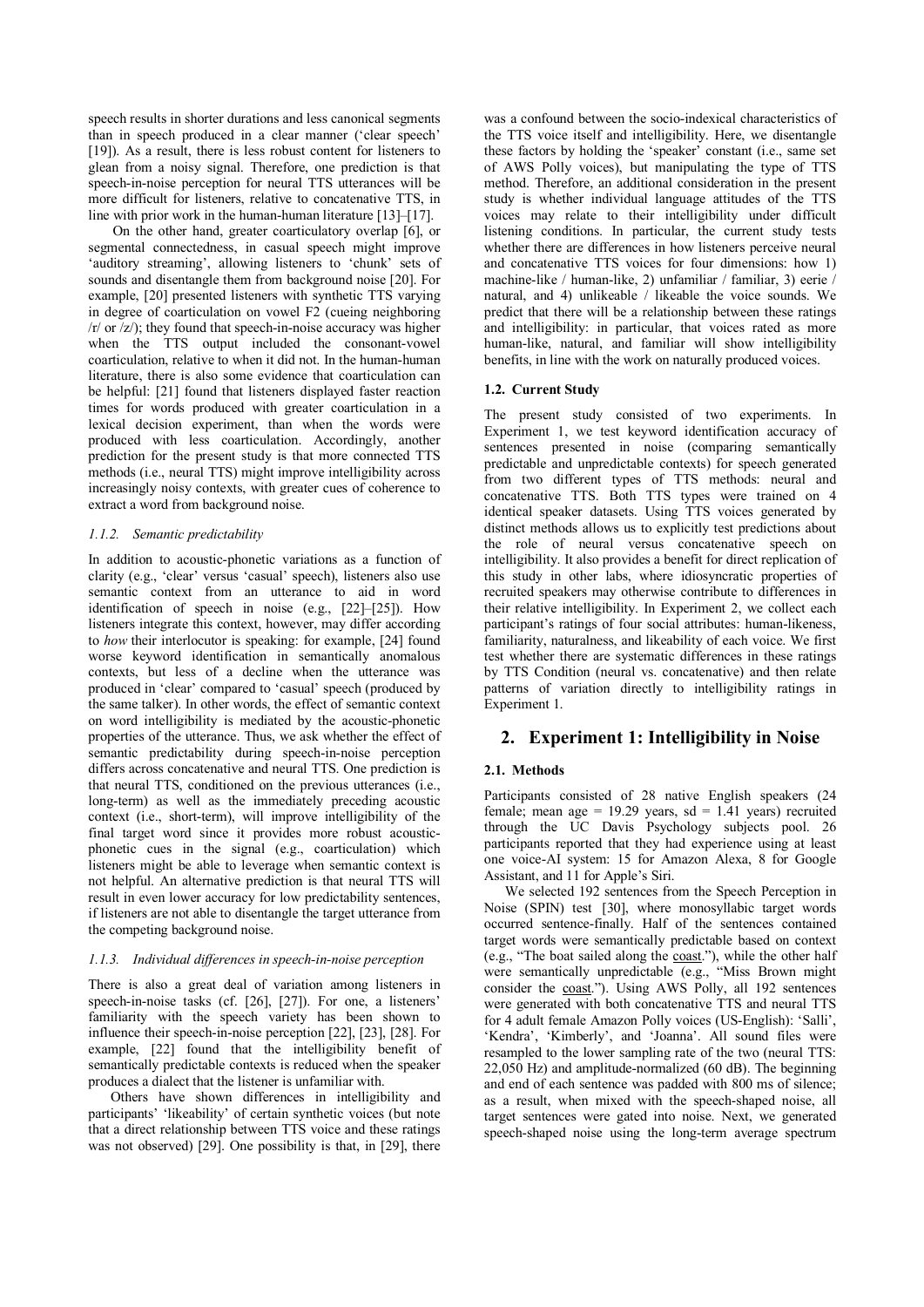(LTAS) for all sentences combined [31], [32]. Then, all sentences were combined with the speech-shaped noise at two signal-to-noise ratios: -3 dB and -6 dB SNR [33].

Participants completed the experiment in a soundattenuated booth in the UC Davis Phonetics Lab. Participants were seated in the booth facing a computer monitor and keyboard and wearing over-ear headphones (Seinheiser Pro). On each trial, participants heard a sentence and were prompted to type the last word of the sentence using the keyboard. The 192 sentences were presented equally across the 8 voices (4 speakers x 2 TTS conditions) and 2 SNRs; which sentence was presented in which condition was fully randomized between subjects. Finally, participants completed a short hearing screen (250-8000 Hz [34]). Data for participants who did not pass the screening were excluded from the analysis.

#### **2.2. Word Identification Analysis**

Keyword accuracy on each trial was coded as binomial data (1  $=$  correct word identification,  $0 =$  incorrect) automatically using string matching. Trial accuracy  $(1 \text{ or } 0)$  was modeled with a mixed effects logistic regression with the *lme4* R package [35]. Fixed effects included TTS Condition (2 levels: concatenative, neural), Signal-to-Noise Ratio (2 levels: -3 dB SNR, -6 dB SNR), Semantic Predictability (2 levels: low, high), and all possible interactions. Random effects included by-Listener random intercepts and by-Listener random slopes for TTS method, SNR, and Semantic Predictability conditions. Additionally, we included by-Talker random intercepts to account for variation in baseline intelligibility for each speaker dataset. Contrasts were sum coded.

#### **2.3. Word Identification Results**

Table 1 provides the summary statistics of the accuracy model. Figure 1 shows the mean accuracy across the conditions. First, there was a main effect of TTS Condition: listeners were less accurate at keyword identification for neural TTS than for concatenative TTS (see Figure 1). SNR level and Semantic Predictability were also significant main effects: listeners were less accurate at keyword identification for sentences presented at a lower SNR (-6 dB SNR), relative to a higher SNR; and listeners were less accurate at identifying words occurring in low semantic predictability sentences than high semantic predictability. There was also a significant interaction between SNR and Semantic Predictability: low predictability sentences at a low SNR (-6 dB SNR) had even lower keyword identification accuracy.

|  | Table 1: Model summary for word identification accuracy |  |  |  |
|--|---------------------------------------------------------|--|--|--|
|  |                                                         |  |  |  |

| $\cdot$ . $\cdot$ $\cdot$                   | Beta<br>Coef | Std<br>Error | $\mathcal{Z}_{\mathcal{L}}$ | p           |
|---------------------------------------------|--------------|--------------|-----------------------------|-------------|
| (Intercept)                                 | 0.13         | 0.07         | 1.8                         | 0.07        |
| TTS(Neural)                                 | $-0.21$      | 0.03         | $-6.2$                      | $<0.001***$ |
| $SNR(-6)$                                   | $-0.53$      | 0.03         | $-16.5$                     | $<0.001***$ |
| Predict(Low)                                | $-0.73$      | 0.03         | $-23.7$                     | $<0.001***$ |
| $TTS(Neural)$ x $SNR(-6)$                   | $-0.04$      | 0.03         | $-1.3$                      | 0.20        |
| TTS(Neural) x Predict(Low)                  | $-0.02$      | 0.03         | $-0.5$                      | 0.59        |
| $SNR(-6)$ x Predict(Low)                    | 0.01         | 0.03         | 4.3                         | $<0.001***$ |
| $TTS(Neural)$ x $SNR(-6)$ x<br>Predict(Low) | 0.03         | 0.03         | 0.9                         | 0.35        |

## Accuracy in keyword identification



Figure 1: *(Experiment 1) Mean accuracy of keyword identification in high and low Semantic Predictability contexts, lower and higher SNR, across two TTS synthesis types. Error bars = standard error.*



Figure 2: *(Experiment 2) Mean ratings for TTS type: neural (blue circle) vs. concatenative (green triangle). Error bars = standard error.*

## **3. Experiment 2: Language Attitudes**

#### **3.1. Methods**

Following Experiment 1, the same participants completed a ratings study, where they heard a single sentence ("The girl knows about the swamp.") produced by each of the 4 speakers in the 2 TTS conditions (8 voices in total) and provided 4 ratings of the voice using a sliding scale (0-100): (1) How machine-like/human-like, (2) How unfamiliar/familiar?, (3) How eerie/natural? and (4) How unlikeable/likeable? Order of neural and concatenative TTS voices was blocked, so that the TTS for the same speaker was not presented sequentially. The ratings task was also blocked by question: Participants provided a rating for each of the 8 voices for a given dimension (e.g., 'human-likeness').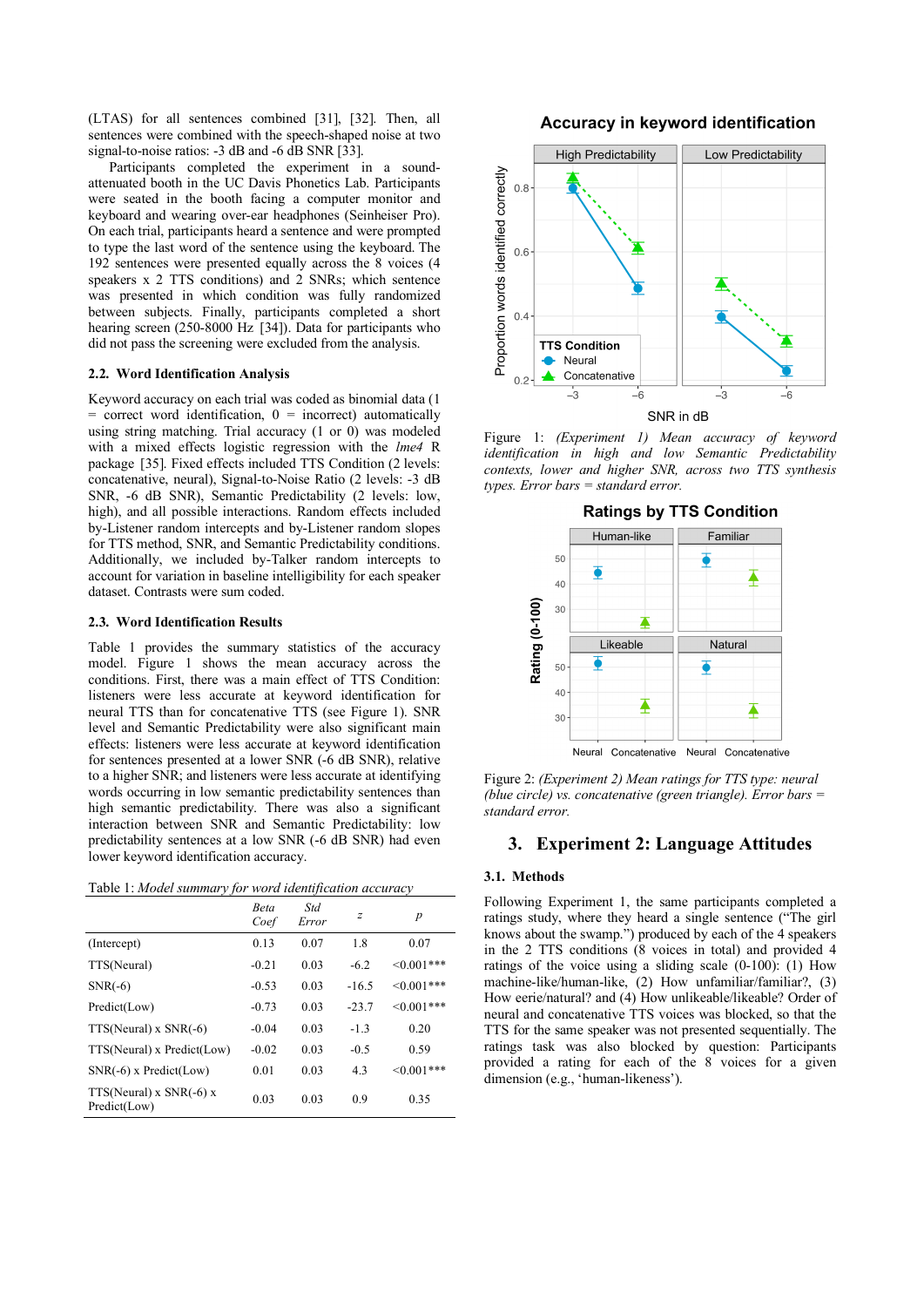#### **3.2. Analysis & Results**

Participants' ratings of the voices were analyzed using separate linear mixed effects models with the *lme4* R package [35]. Fixed effects included TTS Condition; random effects included by-Listener and by-Speaker random intercepts.

As seen in Figure 2, all models showed a similar main effect of TTS Condition: listeners rated the neural TTS voices as more human-like [*β*=9.92, *t*=8.6, *p*<0.001], likeable [*β*=8.5, *t*=6.4, *p*<0.001], natural [*β*=8.5, *t*=6.3, *p*<0.001], and familiar  $[\beta=3.50, t=2.0, p<0.05]$  than the concatenative TTS.

# **4. Relating Intelligibility and Ratings**

To test whether there was a relationship between an individual participant's rating for a given voice (e.g., 'Salli', neural) and their word identification accuracy for that voice, we conducted a post-hoc analysis. We modeled word identification accuracy in separate mixed effects logistic regression models for the 4 ratings (familiar, human-like, natural, and likeable), with the fixed effect of TTS Condition, Rating Score (continuous, zscored within speaker/rating), their interaction, and by-Subject and by-Speaker random intercepts.

All four models showed no main effect of ratings on accuracy. However, two models revealed significant interactions: word identification accuracy was higher for neural TTS when they were rated as being more human-like [*β*=0.09, *t*=2.9, *p*<0.01] or more natural [*β*=0.06, *t*=2.0, *p*<0.05]. There was no effect of familiarity  $\beta$ =-0.05, *t*=1.7, *p*=0.10] or likeability [*β*=0.05, *t*=1.8, *p*=0.08] by TTS.

# **5. Discussion**

The present study investigated whether the type of TTS synthesis method (concatenative or neural) results in different listener perception patterns. In Experiment 1 (speech-innoise), we found that neural TTS resulted in overall reduced intelligibility, relative to the concatenative TTS method. This result is in line with prior research indicating that more casual, connected speech results in more difficulty for listeners in identifying the linguistic message in human-human interaction [19], suggesting that it extends to synthesized voices. For one, this finding suggests that neural TTS, while increasingly naturalistic, may actually reduce listeners' ability to understand speech from a modern voice-AI system, if it's being used in the presence of competing noise (e.g., a fan, multiple background talkers). At the same time, this finding counters prior work where increased coarticulation has been shown to improve speech-in-noise perception for TTS voices [20]. While we also used TTS voices in the present study, the synthesis method greatly differed (here, concatenative and neural TTS; formant-based synthesis in [20]). Future work is needed to test what types of coarticulation might be advantageous in more recent TTS methods (e.g., neural TTS). Additionally, this reduction in accuracy for neural TTS was not further modulated by signal-to-noise ratio (SNR) or semantic predictability; in line with prior work [22]–[25], these factors independently reduced accuracy (lower for low predictability; lower at -6 dB SNR) and were additive: accuracy was *further* reduced at low SNR and low predictability.

Meanwhile, in Experiment 2 (social ratings), we observed differences in listeners' ratings of concatenative versus neural TTS for four social attributes: listeners rated neural TTS as more human-like, natural, and familiar, and likeable than concatenative TTS, consistent with prior work (e.g., [2]).

Finally, we linked the data from Experiments 1 & 2. We found individual variation of ratings was linked to word intelligibility. A given listener's ratings of how human-like or natural they found a neural TTS voice correlated with their accuracy in identifying words in that voice: voices that were rated as sounding more natural and more human-like showed *less* of a decrease in intelligibility than voices that were rated as less natural and less human-like. One possible explanation is that a listener who rated the voice as sounding less humanlike may assume they would not be able to understand the TTS. This is in line with work on stereotyping of human speakers: where listeners show reduced accuracy in speech-innoise tasks based on top-down expectations (e.g., [38]). At the same time, listeners might assume that the more 'human-like' TTS voices should also produce the clear speech adaptations that *real* humans produce in more challenging listening conditions (e.g., a lower SNR [36], low semantic predictability [25]), i.e., hyper-speech to the assumed benefit of their listener (cf. H&H Theory: [37]); that these adaptations do *not* occur might be one reason for the lowered accuracy for neural TTS overall (but note that we did not observe any interactions between TTS type and SNR / semantic predictability in the present study). Future work varying the voice qualities across different listening conditions, as well as measuring individual differences (e.g., in computer personification) can tease apart this possible contribution.

There are many other open questions, which can serve as areas for future research. For one, the present study does not include a pre-test to measure listeners' a priori expectations for TTS voices; for example, ratings of the voices (e.g., human-likeness) might have been influenced by the listeners' difficulty hearing that voice in the speech-in-noise study. Additionally, the relative contribution of speakers' experience with voice-AI systems may be a factor in how well they can perceive TTS sentences in noise; in the present study, nearly all listeners (26/28) had prior experience using voice-AI. How this experience might interact with listeners' expectations is also an area to be explored. Moreover, an in-depth investigation of coarticulation patterns would be insightful to quantify *why* neural TTS voices sound more human-like, as well as what coarticulatory adjustments may improve intelligibility.

Finally, this study has implications for voice user interface design. For one, it is noteworthy that the more advanced and realistic TTS method results in less intelligible speech in adverse listening conditions. Further work exploring this effect across different types of background noise (e.g., 1 talker, multitalker babble) and across listeners (e.g., older individuals, hearing-impaired individuals, individuals with autism) can be insightful for tailoring TTS across individuals and communicative scenarios. Additionally, our work suggests having a user choose the voice that sounds most human-like and natural to them may aid intelligibility across listening conditions, even if this speech synthesis method is less intelligible in adverse listening conditions overall.

# **6. Acknowledgements**

This material is based upon work supported by the National Science Foundation SBE Postdoctoral Research Fellowship under Grant No. 1911855 to MC and by an Amazon Faculty Research Award to GZ. Thank you to Yulan Liu and Roland Maas for their feedback on the paper.